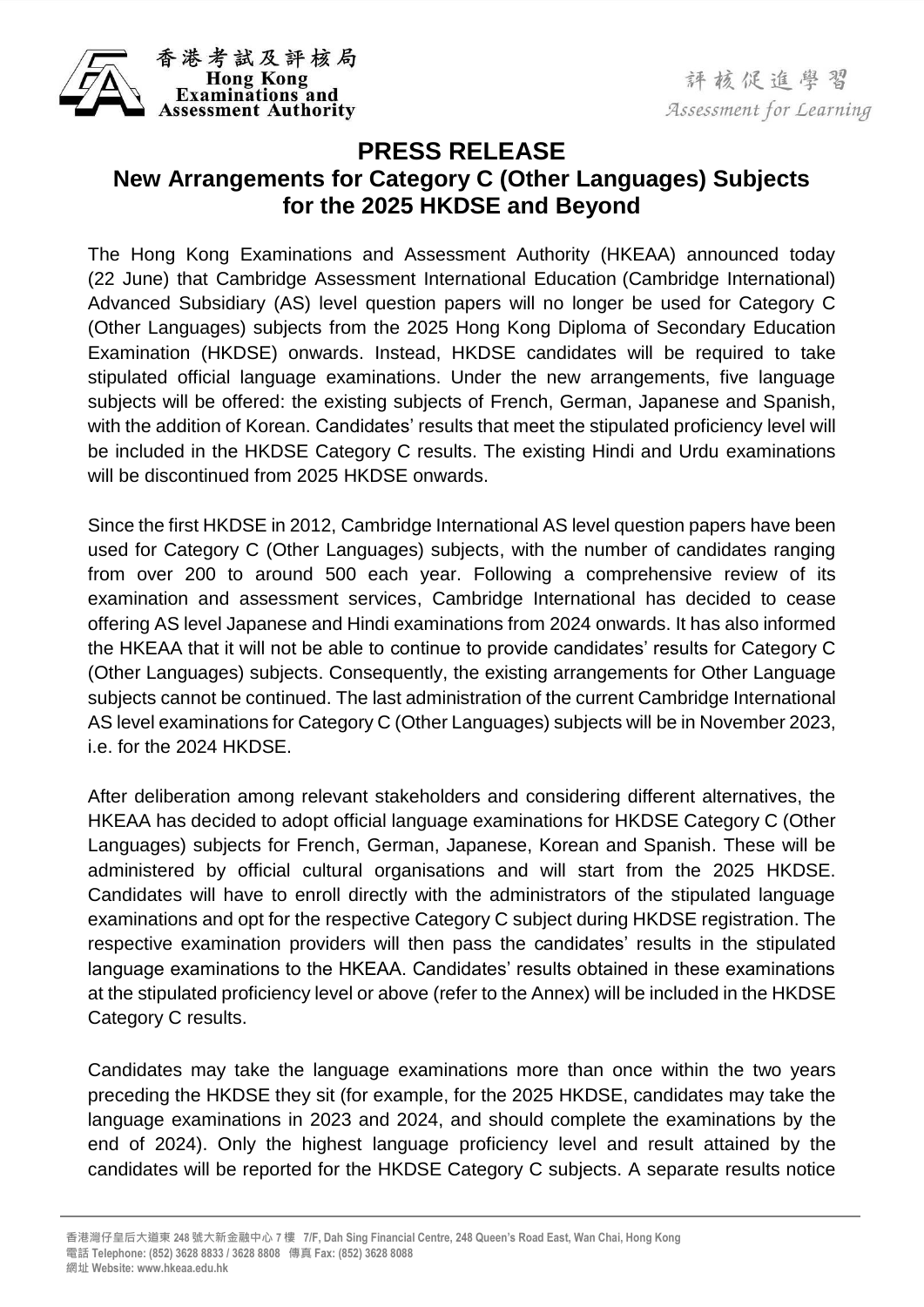and certificate will be issued to each candidate for the Category C subjects. In addition to the overall subject results attained by the candidates, the component results (if applicable) will be reported in the HKDSE results notice and certificate in order to facilitate tertiary institutions' or employers' understanding of the candidates' proficiency and standard in the respective subjects.

Professor Wei Xiang-dong, Secretary General of the HKEAA, said, 'Collaborating with the official cultural organisations of the five countries in providing Category C subject examinations for HKDSE candidates not only gives greater flexibility, it also allows students to take the examinations according to their learning progress, aspiration and interest. Moreover, these language examinations are recognised by the respective countries and are well accepted internationally. Under the new arrangements, candidates who take one examination can obtain two certificates at the same time, namely the language proficiency qualification awarded by the respective official cultural organisation, and the HKDSE certificate. We hope to encourage more candidates to learn other languages and take relevant examinations to enrich their learning experience.'

Professor Wei continued, 'The new arrangements are made possible with the recommendations and liaison support offered by the Consulates General of the five countries in Hong Kong. My gratitude goes to the various cultural organisations for their active cooperation and valuable advice in enabling the relevant arrangements. In view that young people's interest in the Korean language has been increasing, the Korean examination was specially added to meet students' needs. Hindi and Urdu will no longer be offered in Category C examinations from the 2025 HKDSE as no suitable examinations have been identified so far.'

The new arrangements for Category C (Other Languages) subjects were supported by the Education Bureau and the Curriculum Development Council, and have been approved by the HKEAA Council and the Public Examinations Board. A letter was issued to participating schools today and an online briefing will be organised in late July to inform the school community of the detailed arrangements. Please refer to the Annex for details of the stipulated examinations, reporting of results and proficiency level requirements.

– End–

Date: 22 June 2022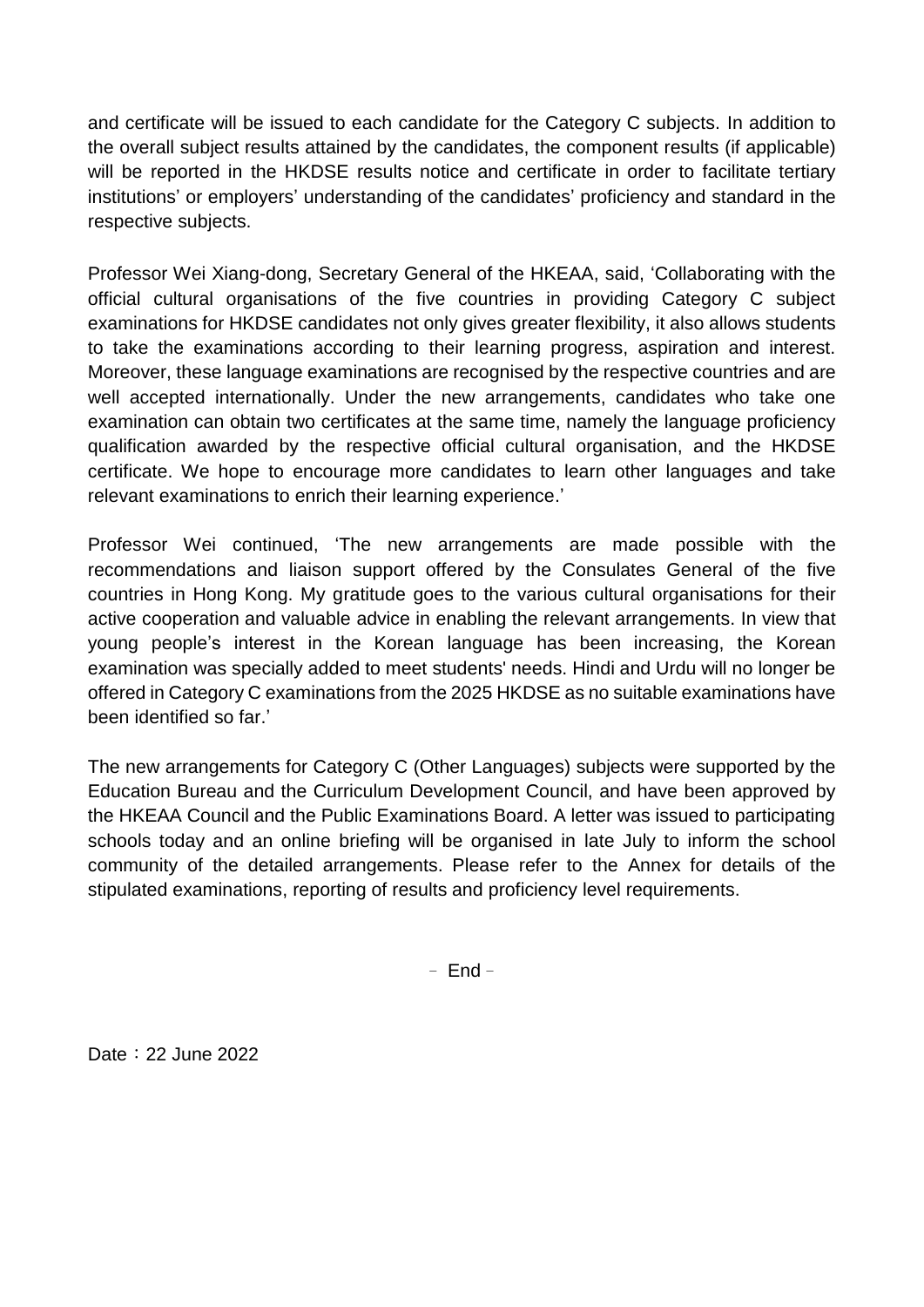Annex

## **Details of Category C (Other Languages) Subjects for the 2025 HKDSE and Beyond**

| <b>Relevant</b><br><b>Information</b>                                                         | Japanese                                                                                                                                                                       | French                                                                                                                                                                                                                                                                                                                                                                          | <b>Spanish</b>                                                                                                                                                                                                                            | German                                                                                                                                                                                                                                    | <b>Korean</b>                                                                                                                                                                                                                                                                                                                           |
|-----------------------------------------------------------------------------------------------|--------------------------------------------------------------------------------------------------------------------------------------------------------------------------------|---------------------------------------------------------------------------------------------------------------------------------------------------------------------------------------------------------------------------------------------------------------------------------------------------------------------------------------------------------------------------------|-------------------------------------------------------------------------------------------------------------------------------------------------------------------------------------------------------------------------------------------|-------------------------------------------------------------------------------------------------------------------------------------------------------------------------------------------------------------------------------------------|-----------------------------------------------------------------------------------------------------------------------------------------------------------------------------------------------------------------------------------------------------------------------------------------------------------------------------------------|
| <b>Stipulated</b><br>Language Exam                                                            | Japanese-Language<br><b>Proficiency Test</b><br>(JLPT)                                                                                                                         | (i) Diplôme d'Études de<br>Langue Française<br>(DELF)<br>(ii) Diplôme Approfondi de<br>Langue Française (DALF)                                                                                                                                                                                                                                                                  | Diplomas de Español como<br>Lengua Extranjera<br>(DELE)                                                                                                                                                                                   | Goethe-Zertifikat                                                                                                                                                                                                                         | <b>Test of Proficiency in</b><br>Korean<br>(TOPIK)                                                                                                                                                                                                                                                                                      |
| <b>Exam Provider</b><br>(Official Cultural<br>Organisation) /<br>Exam<br><b>Administrator</b> | Japan Foundation<br>(Exam administrator:<br>Society of Japanese<br>Language Education,<br>Hong Kong)                                                                           | Alliance Française de Hong<br>Kong (AFHK)                                                                                                                                                                                                                                                                                                                                       | <b>Instituto Cervantes</b><br>(Shanghái)<br>(Exam administrator:<br>University of Wollongong<br>College Hong Kong)                                                                                                                        | Goethe-Institut, Hong Kong                                                                                                                                                                                                                | National Institute for<br><b>International Education</b><br>(NIIED), Republic of Korea<br>(Exam administrator:<br>Korean International<br>School, Hong Kong)                                                                                                                                                                            |
| <b>Issuing</b><br>Organisation                                                                | Japan Foundation                                                                                                                                                               | French Ministry of<br>Education                                                                                                                                                                                                                                                                                                                                                 | <b>Instituto Cervantes</b>                                                                                                                                                                                                                | Goethe-Institut                                                                                                                                                                                                                           | National Institute for<br><b>International Education</b><br>(NIIED), Republic of Korea                                                                                                                                                                                                                                                  |
| <b>Level of Exam and</b><br><b>Reporting of</b><br><b>Results</b>                             | • Exams at different<br>proficiency levels are<br>offered:<br>N1, N2, N3, N4, N5<br>(N1 is the highest; N5 is<br>the lowest)<br>$\bullet$<br>the respective proficiency level. | <b>Based on Common</b><br>$\bullet$<br>European Framework of<br>Reference for<br>Languages<br>Exams at different<br>proficiency levels are<br>offered:<br><b>DELF: A1, A2, B1, B2</b><br><b>DALF: C1, C2</b><br>(C2 is the highest; A1 is<br>the lowest)<br>A passing score is set for each proficiency level. For those who pass the exam will be awarded the qualification of | <b>Based on Common</b><br>$\bullet$<br>European Framework of<br>Reference for<br>Languages<br>Exams at different<br>$\bullet$<br>proficiency levels are<br>offered:<br>A1, A2, B1, B2, C1, C2<br>(C2 is the highest; A1 is<br>the lowest) | <b>Based on Common</b><br>$\bullet$<br>European Framework of<br>Reference for<br>Languages<br>Exams at different<br>$\bullet$<br>proficiency levels are<br>offered:<br>A1, A2, B1, B2, C1, C2<br>(C2 is the highest; A1 is<br>the lowest) | $\bullet$ TOPIK I – Grades 1-2<br>TOPIK II - Grades 3-6<br>(Grade 6 is the highest;<br>Grade 1 is the lowest)<br>Results will be reported<br>$\bullet$<br>based on the total<br>scores obtained by<br>candidates. Scores<br>lower than the<br>requirement for Grade<br>1 (TOPIK I)/ Grade 3<br>(TOPIK II) will be<br>reported as 'Fail' |